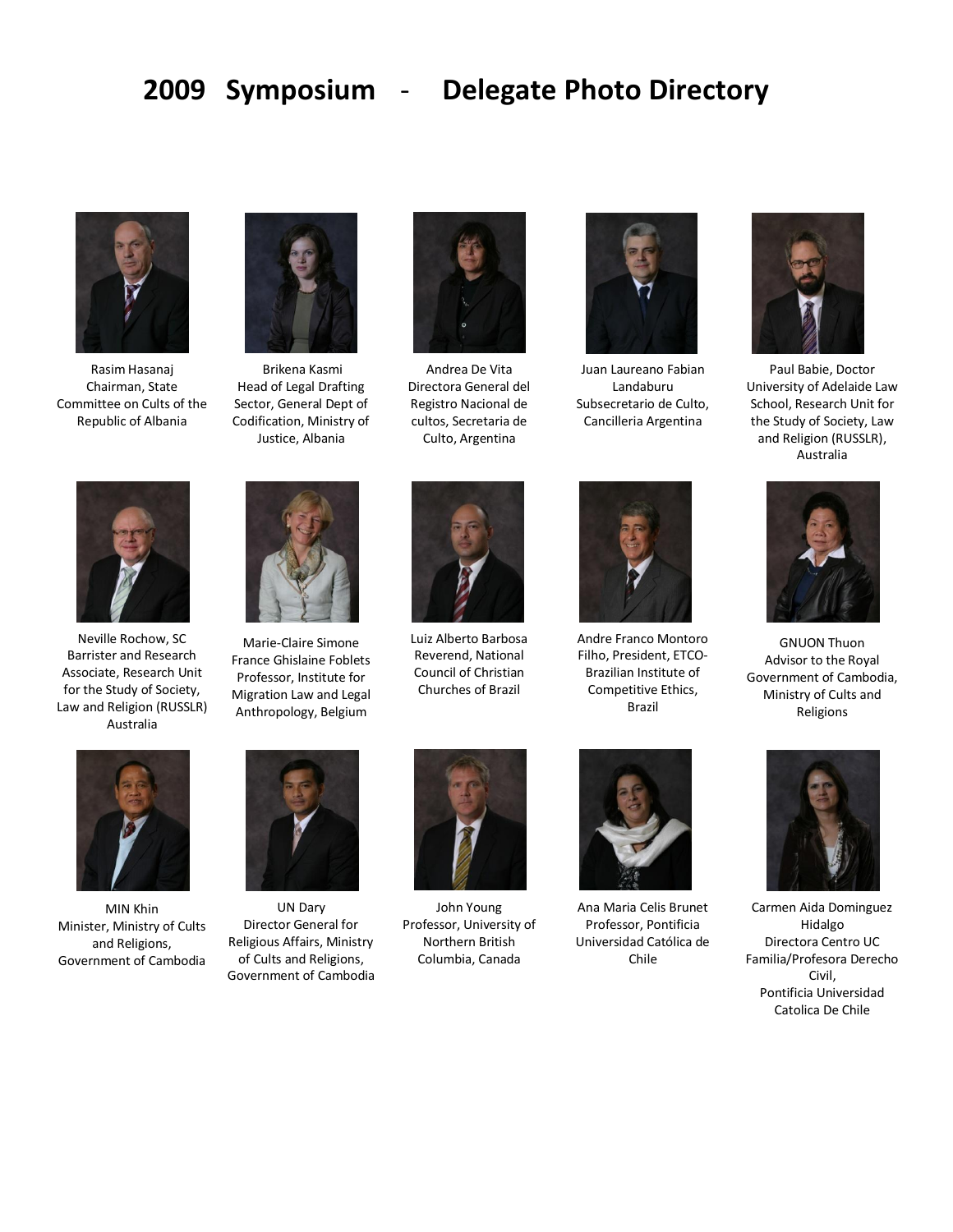

Paul LIU Director, Pu Shi Institute for Social Science China



Daniel Kumermann Consul General for the Czech Republic, Consulate of the Czech Republic to the U.S.



Nelson De Jesus Arroyo Perdomo, Diputado de la República por la Provicia San Pedro de Macoris, Cámara de Diputados de la Republica Dominicana



Carlos Peña Congressman, National Congress of the Dominican Republic



Tayseir Mandour Professor of Medicine, Al Azhar University, Supreme Council for Islamic Affairs, Egypt



Alfonso Pineda Attorney, Bertrand Pineda & Associates, El Salvador

Sergio Morales Doctor, Procuraduria Derechos Humanos de Guatemala

Edison Oktoberlin Pasaribu Director of Christian Affairs Ministry of Religious Affairs, Indonesia



Mathias Rohe Professor/Doctor University Erlangen-Nürnberg, Germany



Socorro Quezada Fernandez Assistant to the Attorney General for Human Rights, Procurador Derechos Humanos de Guatemala



Abdullah Hermiz JaJo Alnaufali President, Christian and Non-Muslim Endowment Bagdad, Iraq



Nii Josiah-Aryeh Faculty of Law University of Ghana



Kofi Quashigah Dean of Law, University of Ghana



Juan Edghill Bishop Chairman Ethnic Relations Commission Guyana



Hajime Tajika Associate Professor, Faculty of Law, Okayama University, Japan



Oswaldo Enriquez Contreras, Assistant to the Attorney General Procurador Derechos Humanos de Guatemala



Aziz Mushabber Ahmadi Former Chief Justice of India, Supreme Court of India



Faisal Madallah Hijazin Attorney at Law, Bar Associate, Amman, Jordan

Hugo Leonel Ruano Chacon Sociologist, Universidad Panamericana Guatemala



Anastasia Crickley Chair, EU Fundamental Rights Agency Head of Dept. of Applied Social Sciences, National Univ. of Ireland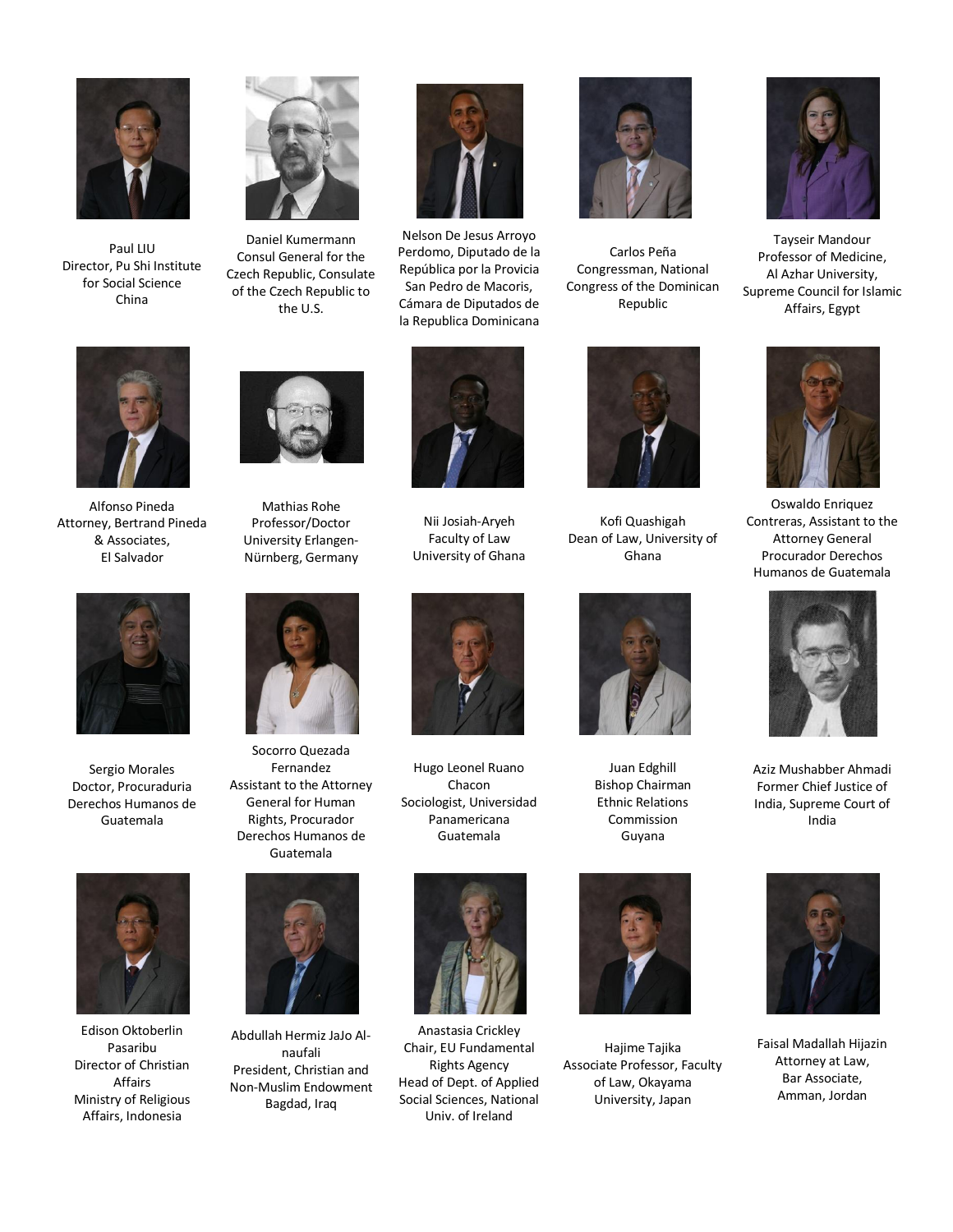

Father Butros Michel Janho Coordinator of Islamic and Christian Dialog, Greek Orthodox Archdiocese, Jordan



Alberta Patiño Reyes Doctor en Derecho Eclesiáshio del Estado Secretaria de Gobernacion de México



Aidar Abuov, Director, Doctor, Professor, International Centre of Cultures and Religions of Ministry of Justice of the Republic of Kazakhstan



Paulo Tort Ortega Director General De Asociaciones Religiosas, Secretaria de Gobernacion México



Irina Tsepkova, PhD. Associate Professor of Politology, The Kazakh Academy of Transport and Communications of Republic of Kazakhstan



Dorjdamba Zumberellkham Director, Civil Services Commission Mongolia



Phouangkeo LANGSY Director General International Relations of Mass Organizations Department, Laos



Bounthavy PHONETHASINE Deputy Director of Buddhist Division Lao Front For National Construction, Laos



Prakash Man Singh Constituent Assembly/Parliament Member, Nepali Congress Party/Constituent Party Nepal



Fatou Kiné Camara Doctor, Faculté des Sciences Juridiques et Politiques, Universite Cheikh Anta Diop de Dakar/Senegal



John Taylor Representative at the United Nations International Association for Religious Freedom (IARF), Switzerland



Kanak Bikram Thapa Former Dean, Faculty of Law, Tribhuvan University Nepal



Pius Nkonzo Langa Chief Justice, South Africa Constitutional Court South Africa



Tore Lindholm Associate Professor, Norwegian Centre for Human Rights, University of Oslo, Faculty of Law Norway



Joseph Maria Felip i Sardá Professor, Universidad de Alicante, Spain



Hugo Britez Ibarra Political Analyst Vice Ministerio de Culto Paraguay



Elisa M. Nuñez Sanchez Professor of Technology Universidad Alicante Spain



Rakesh Hamal Board Member on the Industrial Enterprise Development Institute Ministry of Industry of the Government of Nepal

Roman Nikolaevich Lunkin, PhD, Director, Institute for Religion and Law, Institute of Europe, Russian Academy of Sciences, Russia



Lars Friedner General Secretary Church of Sweden